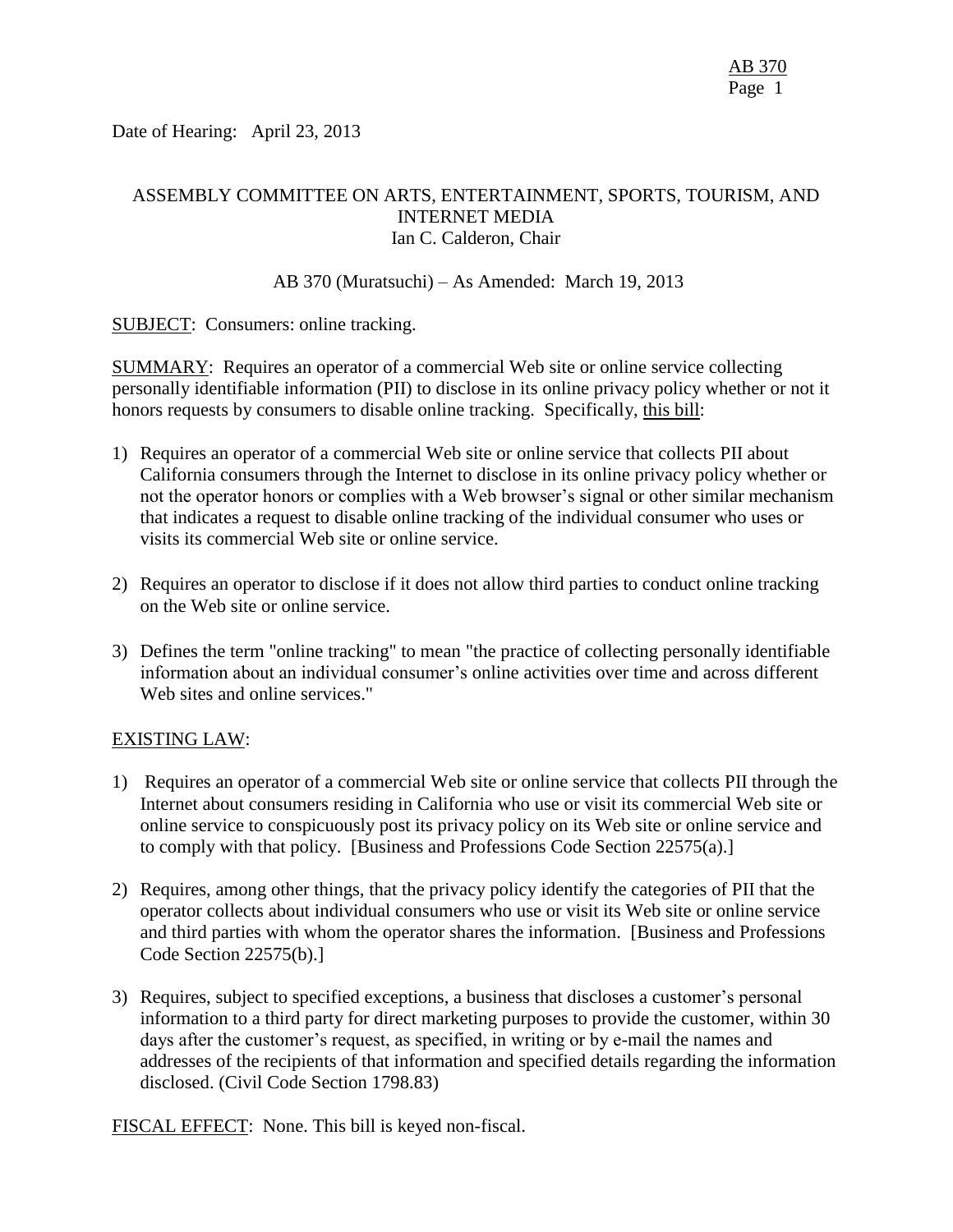## COMMENTS:

1) Stated Need for Legislation and Support: According to the author, "Since the California Online Privacy Protection Act (CalOPPA) took effect [in 2004], online commerce has burgeoned and evolving technology and new business practices have raised new privacy concerns. One practice that raises privacy concerns is online tracking, also called online behavioral tracking. This is the monitoring of an individual across multiple websites to build a profile of behavior and interests. In the age of smart phones and tablets, similar tracking is also done by monitoring individuals as they use different apps and different phone features. The resulting profiles are commonly used to deliver targeted advertisements. …

"This bill would increase consumer awareness of the practice of online tracking by websites and online services, such as mobile apps. This bill will allow consumers to learn from a website's privacy policy whether or not that website honors a Do Not Track signal. This will allow the consumer to make an informed decision about their use of the website or service."

The bill's sponsor, the California Attorney General's Office, adds, "This bill is a transparency proposal - not a Do Not Track proposal. When a privacy policy discloses whether or not an operator honors a Do Not Track signal from a browser, individuals may make informed decisions about their use of the site or service."

Consumer Watchdog strongly believes there must ultimately be a legal do-not-track requirement. But they support this bill, saying, "However, in the absence of such legislation, transparency about a service's practices is a step in the right direction. Requiring transparency could well prompt more companies to honor do-not-track requests. At the least it will give consumers more information about whether data about their online activity is gathered."

### 2) Background:

## a) Recent Growth in Tracking and Marketing of Consumer Online Behavior: Wall Street Journal Articles Detail the Tracking Taking Place on the 50 Most Popular Websites:

On June 17, 2012, the Wall Street Journal published an article about user-tailored advertising and the explosion in demand for consumer data collected through web browsers. The article notes," … [the] rapid rise in the number of companies collecting data about individuals' Web-surfing behavior is testament to the power of the \$31 billion online-advertising business, which increasingly relies on data about users' Web surfing behavior to target advertisements." This tracking often goes unnoticed by consumers and is made possible by the use of "cookie" files that record the sites visited by the consumer's Web browser. The Journal notes that in one study, the average visit to a Web page triggered 56 instances of data collection. The data collected by these cookies are so valuable that online auctions have sprung up among advertisers to compete for the data.

According to the article, "Despite rising privacy concerns, the online industry's datacollection efforts have expanded in the past few years. One reason is the popularity of online auctions, where advertisers buy data about users' Web browsing. [One firm] estimated that such auctions, known as real-time bidding exchanges, contribute to 40% of online data collection.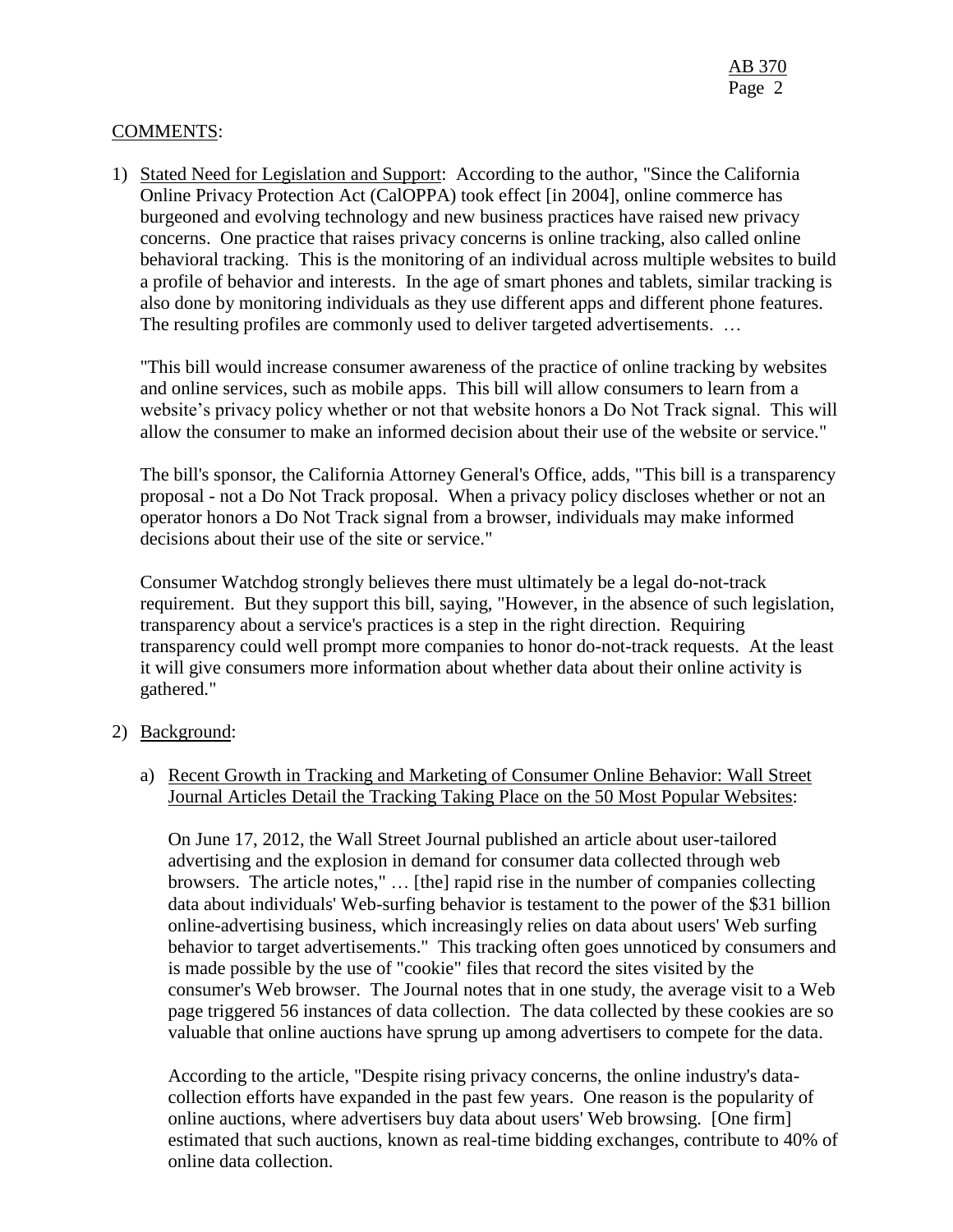"In real-time bidding, as soon as a user visits a Web page, the visit is auctioned to the highest bidder, based on attributes such as the type of page visited or previous Web browsing by the user. The bidding is done automatically using computer algorithms." This is how pop-up ads for clocks and Web sites with clocks for sale begin showing up on your browser as you are looking online at clocks.

## b) California Online Privacy Protection Act (CalOPPA).

In 2003, the Legislature passed AB 68 (Simitian), Chapter 829, Statutes of 2003, which generally requires operators of Web sites and online services that collect PII about the users of their site to conspicuously post their privacy policies on the Web site and comply with them. As it stands today, CalOPPA requires privacy policies to identify the categories of PII collected, the categories of third-parties with whom that PII may be shared, the process for consumers to review and request changes to his or her PII, and the process for notification of material changes to the policy. An operator has 30 days to comply after receiving notice of noncompliance with the posting requirement. Failure to comply with the CalOPPA requirements or the provisions of the posted privacy policy, if knowing and willfull, or negligent and material, is actionable under California's Unfair Competition Law and may result in penalties of up to \$2,500 for each violation. Any violation of this bill would be enforceable as a violation of CalOPPA.

## c) Federal Efforts to Regulate Do-Not-Track: Basis for AB 370 Implementation:

The Federal Trade Commission in December 2010 released a preliminary staff report, *Protecting Consumer Privacy in an Era of Rapid Change,* that endorsed the idea of an easy-to-use, persistent, and effective Do Not Track system. In practice, a consumer wishing to communicate a Do Not Track signal to Web sites would generally do so via their Web browser controls, the presence of which would signal to a visited Web site that it should disable its tracking for that visit. The signal or "field" communicates that the consumer either opts in to or opts out of data tracking; if a choice is not made, the default would presumably communicate that the consumer has not opted out of tracking.

According to the California Attorney General's Office, "[s]ubsequently, all the major browser companies have offered Do Not Track browser headers that signal to websites an individual's choice not to be tracked. There is, however, no legal requirement for sites to honor the headers." There was no data immediately available to suggest how frequently Web sites decline to honor a Do Not Track signal, although one list maintained by researchers at Stanford reflects a running list of Web sites that honor the Do Not Track signal - that list shows only 20 Web sites, most of which are not commonly known with the exception of Twitter. This bill would mandate that Web sites that track users must also disclose if they are honoring the voluntary Do Not Track signal.

### 3) Prior and Related Legislation:

a) AB 242 (Chau), of the 2013-14 Legislative Session, would require online privacy policies mandated under CalOPPA to be no more than 100 words, written in clear and concise language, written at no greater than an 8th grade reading level, and include a statement indicating whether the PII may be sold or shared with others, and if so, how and with